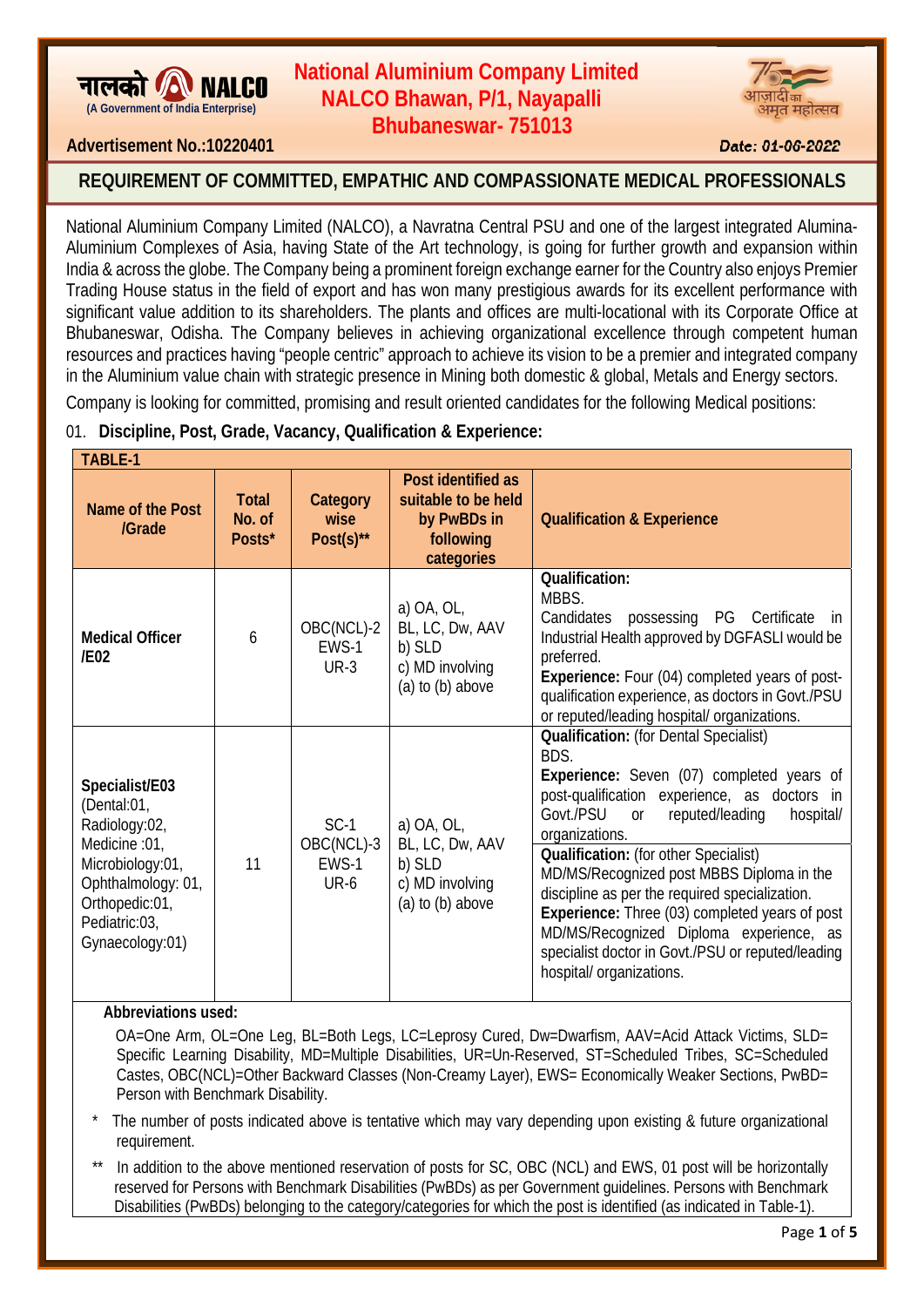## 02. **Scale of Pay and maximum Age :**

The pay scale and maximum age limit of the posts advertised for are as below:

| SI. No | Grade | <b>Scale of Pay</b> | Upper age Limit as on 30/06/2022 |
|--------|-------|---------------------|----------------------------------|
| (i)    | (iii) | (iii)               | (iv)                             |
|        | E03   | 80000-3%-220000/-   | 38 Years                         |
|        | E02   | 70000-3%-200000/-   | 35 Years                         |

The internal candidates may apply along with other candidates provided they are on immediate lower scale of pay & there will be no upper age limit for them. However, their cases will be governed as per the rules of the company.

#### 03. **Compensation:**

- Company offers one of the best compensation packages as far as Cost to Company (CTC) is concerned with opportunity of merit-oriented advancement in a professionally managed organization focused on growth.
- In addition to Basic Pay and DA in Industrial DA pattern, the other benefits shall include Perks (35% of basic pay), Non-Practicing Allowance, Performance Related Pay based on the Company's as well as individual performance, Company accommodation or HRA, Medical facilities for self and family, Post-Retirement Medical Benefit, Leave Encashment, Pension as per NPS, Contributory Provident Fund, Group Insurance, Gratuity, etc. as per Company's Rule.

#### 04. **GENERAL CONDITIONS:**

#### **Selection Process:**

- a. Shortlisting will be done based on the information/ declaration submitted by the candidate at the time of submission of online application. In case any false declaration is found during the verification of documents / experience at the time of Personal Interview, candidate will not be allowed to appear the interview and no TA will be paid.
- b. At Medical Officer-E02 grade, the assessment will be made through Group Discussion and Personal Interview with the weightage of 25% and 75% respectively and for Specialist – E03 grade, the assessment will be made through Personal Interview only.
- c. Based on the performance in group discussion and/or personal interview, organizational requirement, vacancies to be operated, the candidates will be selected.
- d. Mere meeting the advertised specification does not entitle a candidate to be called for GD and/or Personal Interview. The management reserves the right to raise the minimum eligibility standards/criteria by taking into account the standard of qualification and/or experience to restrict the number of candidates for assessment.

#### **Medical Fitness:**

 The final placement of the candidate in the Company will be subject to the selected candidates being found medically fit by the Company's Medical Officer/Board for the post (s) for which they have been selected. Where there is no Company's Medical Officer, medical examination will be conducted by an approved Government Hospital/Medical Board. The decision of Medical Board constituted by the Company will be final and binding.

#### **Placement:**

 During the probation period and/or after absorption, selected candidates will be posted in the NALCO's establishments anywhere in India or abroad or any of the subsidiaries/joint ventures/business associates of NALCO and is transferable as per the organizational requirement. The selected candidates may be assigned jobs/ functions/ assignments related to their area as per the requirements of the Company including shift operation.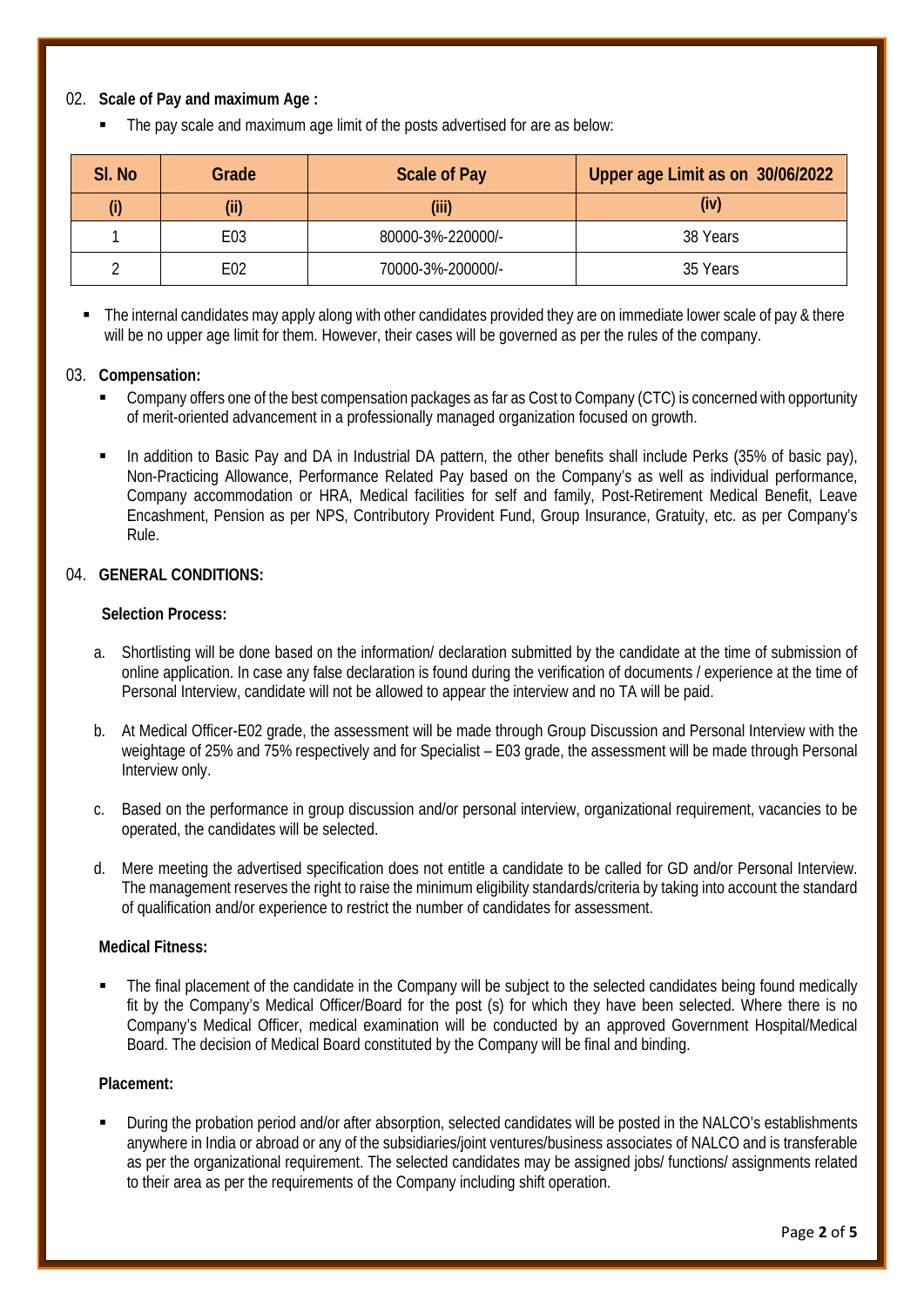#### 05. **Application Fee:**

**There is no application Fee.** 

## 06. **Reservation & Relaxation:**

- In case no vacancy is reserved for any category, candidate will be considered for selection for appointment to the post by general standard of merit.
- In case post is reserved for SC, one year relaxation in total experience shall be given to them.
- Reservations/relaxations for SC/OBC (non-creamy layer) /EWS/PwBD (degree of disability 40% or above) candidates as per Government guidelines are applicable. In case any increase in the number of total posts, the number of reserved category posts will vary in accordance to the Govt. guidelines.
- PwBD candidates would be required to furnish valid disability certificate duly stamped and signed by a medical panel empowered for the purpose and should comprise of 3 medical practitioners of Govt. hospital or medical board attached to Special Employment Exchange for the handicapped.
- Appointment to the PwBD candidates will be made after considering the nature of duties and responsibilities of the assignment, location, etc. and also considering that the disability is not likely to interfere with the performance and without possible deterioration of his/her health. However, the final appointment and placement would be based on candidate's medical fitness with respect to the job of the identified posts.
- Category/sub-category once filled in the online application form will not be changed. The reserved category candidates are required to submit requisite certificate in the prescribed format of Government of India, issued by the Competent Authority, at the time of personal interview, if called for.
- If the Category/sub-category certificate has been issued in a language other than English/Hindi, the candidates will be required to submit a self-attested translated copy of the same either in English or Hindi.
- The OBC candidates who belong to "Creamy Layer" are not entitled for concession admissible to OBC category and such candidates have to indicate their category as Unreserved (UR). The OBC (Non-Creamy Layer) candidates are required to submit the requisite and valid certificate in prescribed format of Government of India, from a Competent Authority. The name of the caste and community indicated in the OBC (Non-Creamy Layer) certificate must appear in the Central list of Other Backward Classes. Further, OBC(NCL) candidates will have to give a self-undertaking indicating that they belong to OBC (Non- Creamy Layer) category also at the time of personal interview, if called for.
- The EWS candidates are required to submit requisite and valid Income and Assets Certificate issued by the Competent Authority in prescribed format.
- In case post is reserved for SC/OBC(Non-Creamy Layer ) candidate, upper age limit is relaxed by 5 years for SC candidate and 3 years for OBC (Non-Creamy Layer) candidate. Further, upper age limit relaxation of 10 years shall be given to PwBD candidate.
- Candidates who had ordinarily been domiciled in the Union Territory of Jammu & Kashmir and Union Territory of Ladakh from 01.01.1980 to 31.12.1989, Ex-Servicemen and children/family members of those who died in the riots of 1984 will get relaxation as per directives of Govt. of India.
- However, maximum upper age of the applicants shall not exceed 56 years including all possible age relaxations.

## 07. **How to Apply:**

- Only Indian Nationals are eligible to apply.
- The candidates need to apply online in the career section of NALCO website (www.nalcoindia.com). Candidates are advised to read the instructions carefully and fill-in the online application form giving accurate information. Applications received through any other mode will not be accepted and summarily rejected.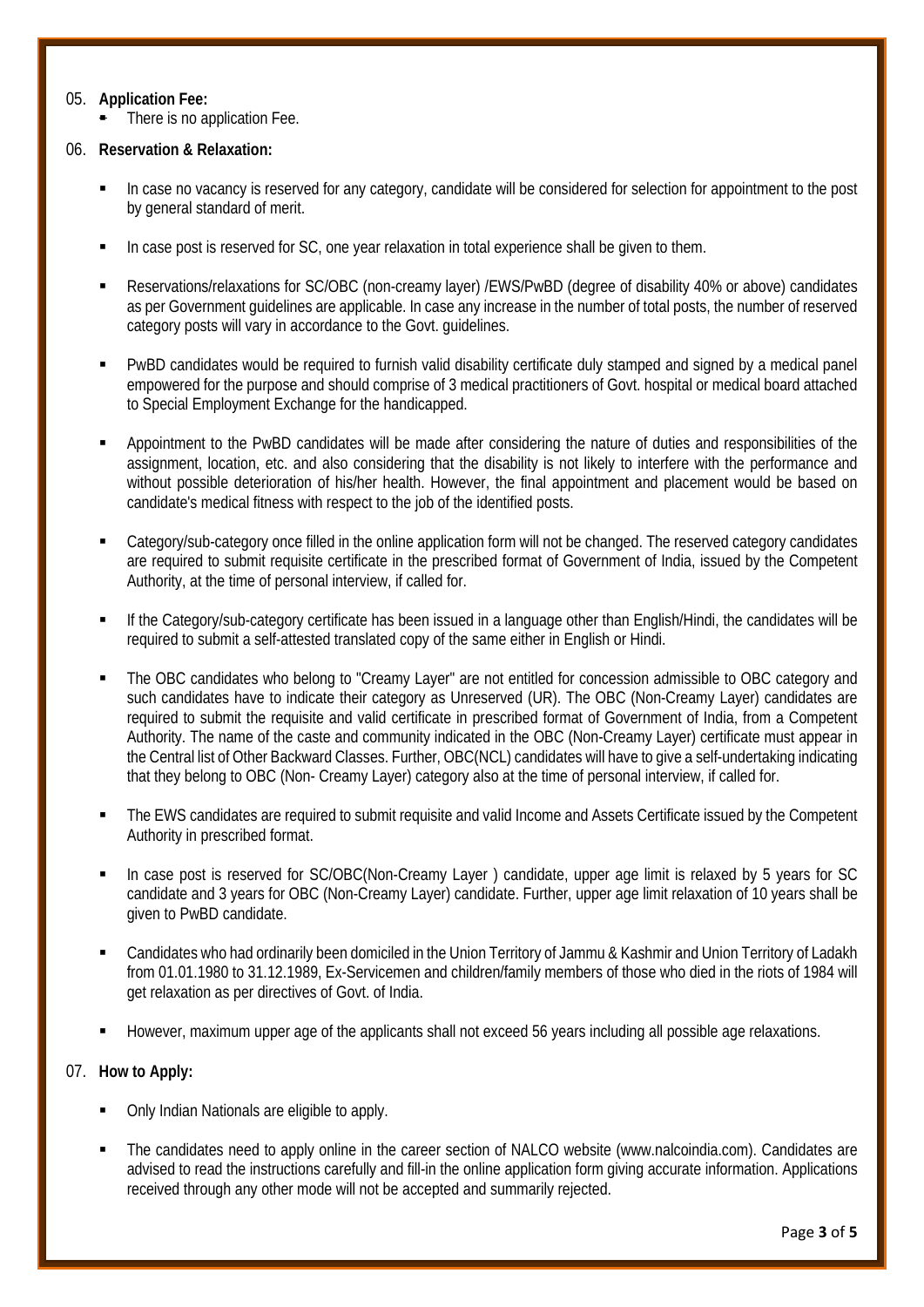- While applying online, candidate needs to upload the self-attested scanned copy of his/her recent passport size colour photograph, signature, qualification proofs, proof related to experience, recent salary slip and document related to the existing employers or copy of Form 16/annual IT return. The candidates must ensure that all relevant documents are duly uploaded as per requirements.
- Due to non-submission of correct / valid and legible complete documents, application submitted would be rejected summarily.
- Applicant are advised to keep a copy of online submitted application (hard copies) along with submitted documents for future reference. There is no need to send hard copy of the application/documents by post.
- NALCO will not be responsible for, candidates not being able to submit their online application within the last date on account of system error or for any other reasons.
- A candidate shall be considered for one post only. However, candidates applying for more than one post will attract cancellation of the candidature.

#### 08. **Instructions to the Candidates:**

- No request with respect to change in any data entered by the candidate will be entertained once the online application is submitted successfully.
- The applicants are advised to fill in all their particulars in the online recruitment application carefully as submission of wrong information will lead to rejection through computer based shortlisting.
- No enquiry asking for advice on eligibility criteria will be entertained.
- All minimum essential qualification(s) must be from UGC recognised Indian University/ UGC recognised Indian Deemed University or AICTE approved courses from Autonomous Indian Institutions/concerned statutory council (wherever applicable).
- Wherever CGPA/OGPA or letter grade in a Degree/Diploma is awarded, equivalent marks in percentage must be indicated in the application as per norms adopted by concerned University/Institutes. Candidate shall be required to attach documentary proof/certificate to this effect from the Institute/University while applying online.
- The candidate should ensure that he/she fulfills the eligibility criteria and other conditions as mentioned in this advertisement. Mere submission of application or meeting the advertised specification does not entitle the candidates' eligibility for the post. In case it is detected at any stage of recruitment/ selection/even after appointment that the candidate does not fulfill the eligibility norms and/or that he/she has furnished any incorrect/false information or has suppressed any material fact(s), his/her candidature/appointment will automatically stand cancelled, as the candidature/appointment would be deemed to be void ab initio.
- The e-mail id mentioned in the application form must remain valid for one year. All future communication with the candidates will take place through e-mail only. NALCO will not be responsible for any loss/non-delivery of e-mail/any other communication sent, due to invalid/wrong id or due to any other reason.
- Candidates working in PSUs/Govt. should generally apply through proper channel or produce 'No Objection Certificate' at the time of interview. However, in case of failing in this regard, the candidate would only be allowed to join, if selected, after formal release order from his present organization. Further, TA shall not be paid for attending the selection process.
- In case the candidate is called for personal interview, he/she will be required to produce his/her original certificates and other relevant documents as mentioned in the on-line application form.
- All computations of age/experience requirement /qualification shall be done w.r.t. **30.06.2022.**
- Candidates will be reimbursed IInd class AC(sleeper) to and fro train/bus fare for E2 & E3 grades from their communication address mentioned in the on-line application for attending the interview by the shortest route on